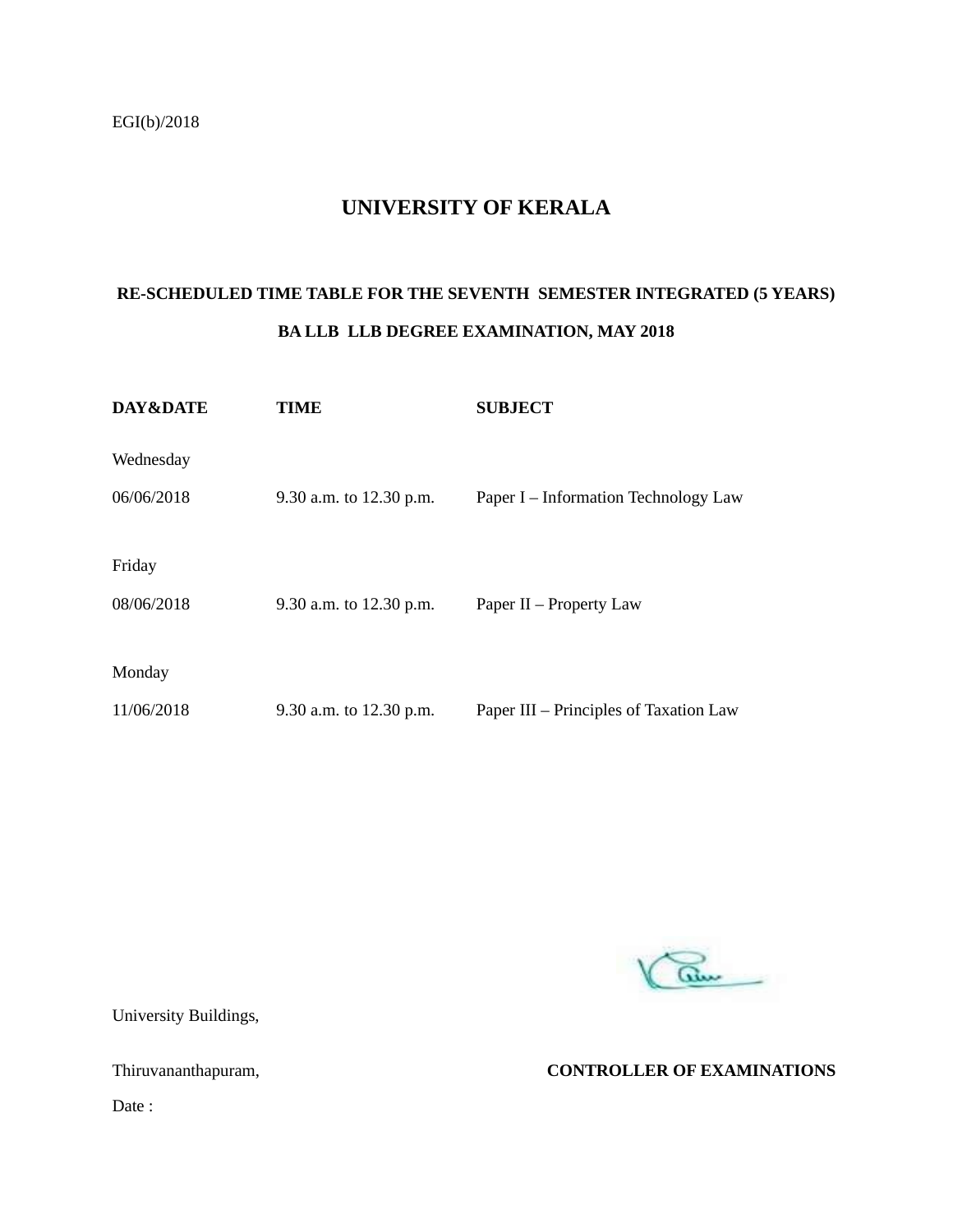## **RE-SCHEDULED TIME TABLE FOR THE SEVENTH SEMESTER INTEGRATED (5 YEARS) B.Com LLB LLB DEGREE EXAMINATION, MAY 2018**

| DAY&DATE   | <b>TIME</b>             | <b>SUBJECT</b>                        |
|------------|-------------------------|---------------------------------------|
| Monday     |                         |                                       |
| 04/06/2018 | 9.30 a.m. to 12.30 p.m. | Paper I-Auditing                      |
| Wednesday  |                         |                                       |
| 06/06/2018 | 9.30 a.m. to 12.30 p.m. | Paper II - Information Technology Law |
| Friday     |                         |                                       |
| 08/06/2018 | 9.30 a.m. to 12.30 p.m. | Paper III – Property Law              |
| Monday     |                         |                                       |
| 11/06/2018 | 9.30 a.m. to 12.30 p.m. | Paper IV – Principles of Taxation Law |

am

University Buildings,

Thiruvananthapuram, **CONTROLLER OF EXAMINATIONS**

Date :